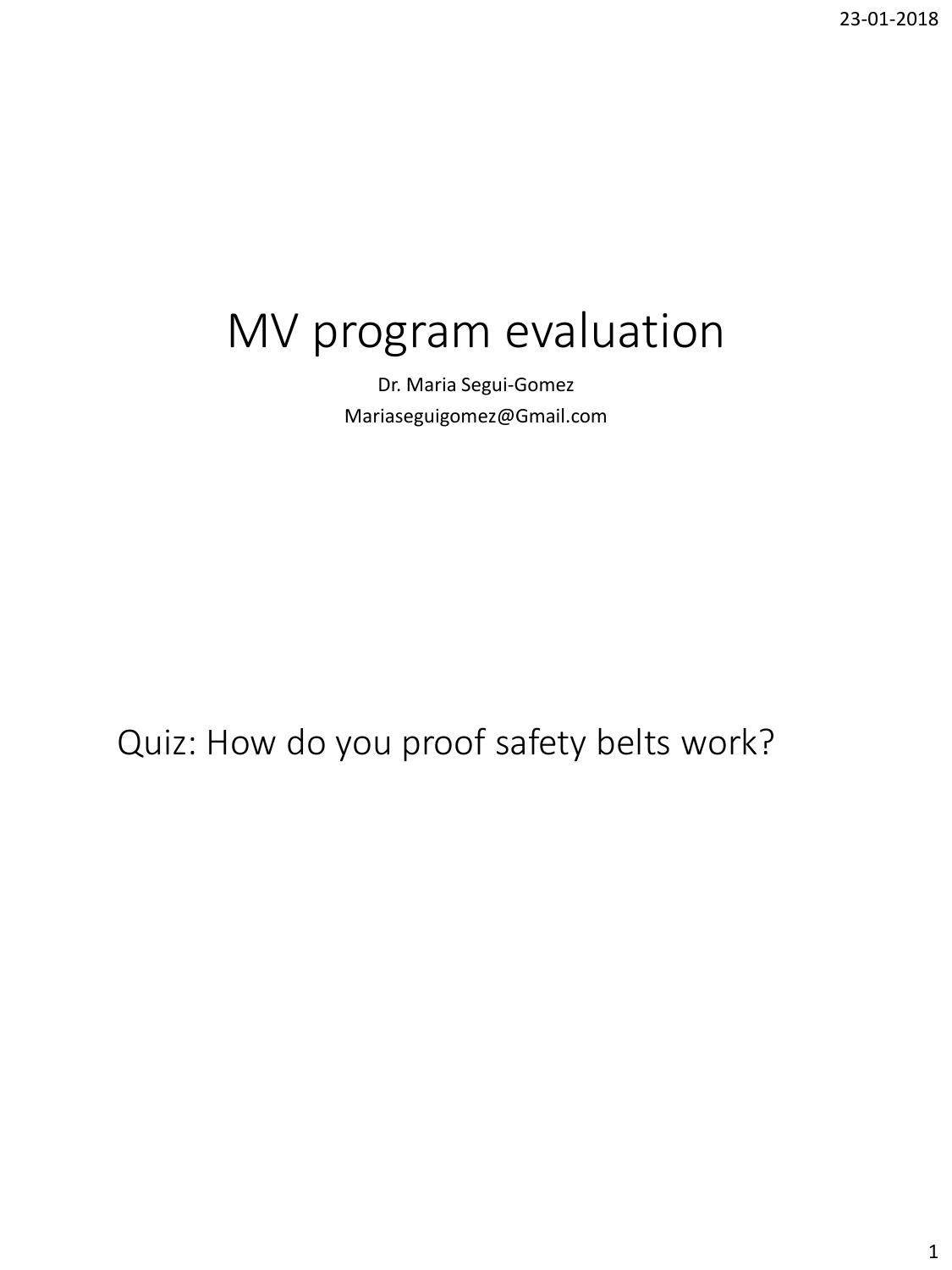

|         |           | <b>Exposure</b> |           |                    |
|---------|-----------|-----------------|-----------|--------------------|
|         |           | Yes             | <b>No</b> |                    |
|         | Yes       | A               | B         | $A + B$            |
| Outcome | <b>No</b> | C               | D         | $C+D$              |
|         |           | $A+C$           | $B+D$     | $N =$<br>$A+B+C+D$ |

- Simplifying, ideally D=0, B=0, A much larger tan C
- But in real world….. Most times "necessary and sufficient", so it is all about proportions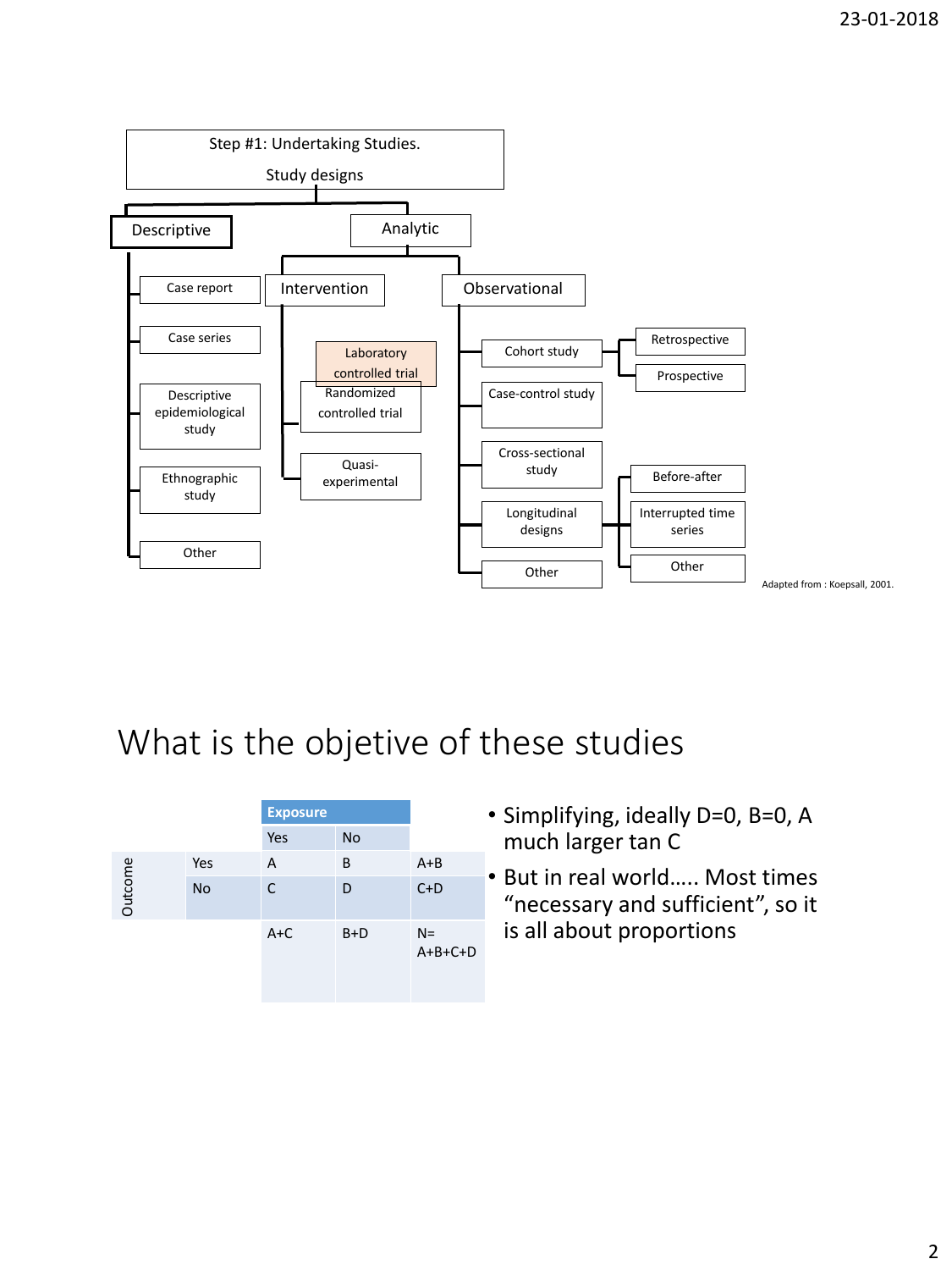## An example

|                  |           | <b>Seat belt used</b> |           |     |  |
|------------------|-----------|-----------------------|-----------|-----|--|
|                  |           | Yes                   | <b>No</b> |     |  |
|                  | Yes       | 15                    | 35        | 50  |  |
| Dead in<br>crash | <b>No</b> | 30                    | 20        | 50  |  |
|                  |           | 45                    | 55        | 100 |  |

- $(15/45)/(35/55)=0.3/0.6=0.5$
- Are these 100 "the" 100? A convenient sample? A random sample?
	- Maybe it is not 0,5 but +/- something
- Depending on the order we filled in the "table", the resulting value will be an ODDS RATIO (OR) or a RELATIVE RISK (RR) estimate. Also, if "representativity" in at stake, we can calculate %95CI

### Danger #1: Bias

- Non-random error that results in an untrue estimate of an exposure's effect on the risk of injury
- May occur in the design, conduct or analysis stage of a study
- Various types & sources of bias
	- e.g. selection bias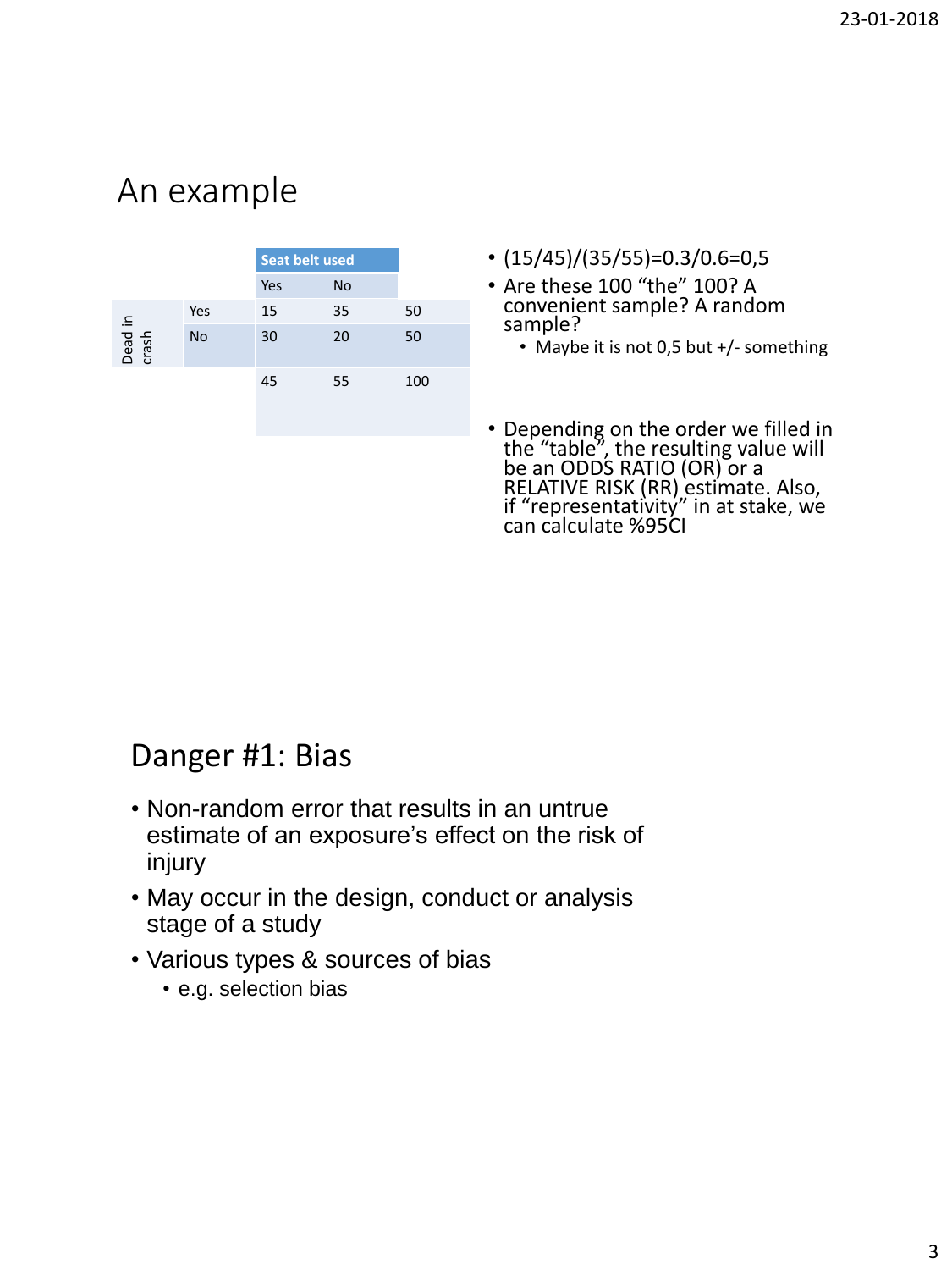### **Confounding in a hypothetical study of alcohol consumption as a risk factor for drowning** Danger #2: Confounding



### Danger #3: Precision

|                  |     | <b>Wearing a flowered</b><br>dress used |           |     |
|------------------|-----|-----------------------------------------|-----------|-----|
|                  |     | Yes                                     | <b>No</b> |     |
|                  | Yes | 20                                      | 20        | 40  |
| Dead in<br>crash | No  | 30                                      | 30        | 60  |
|                  |     | 50                                      | 50        | 100 |

- $\cdot$  (20/50)/(20/50)=0.4/0.4=1 • 1=NO EFFECT
- But what if 0.9? Or 1.2? How close to 1 is 1?
	- 95%CIs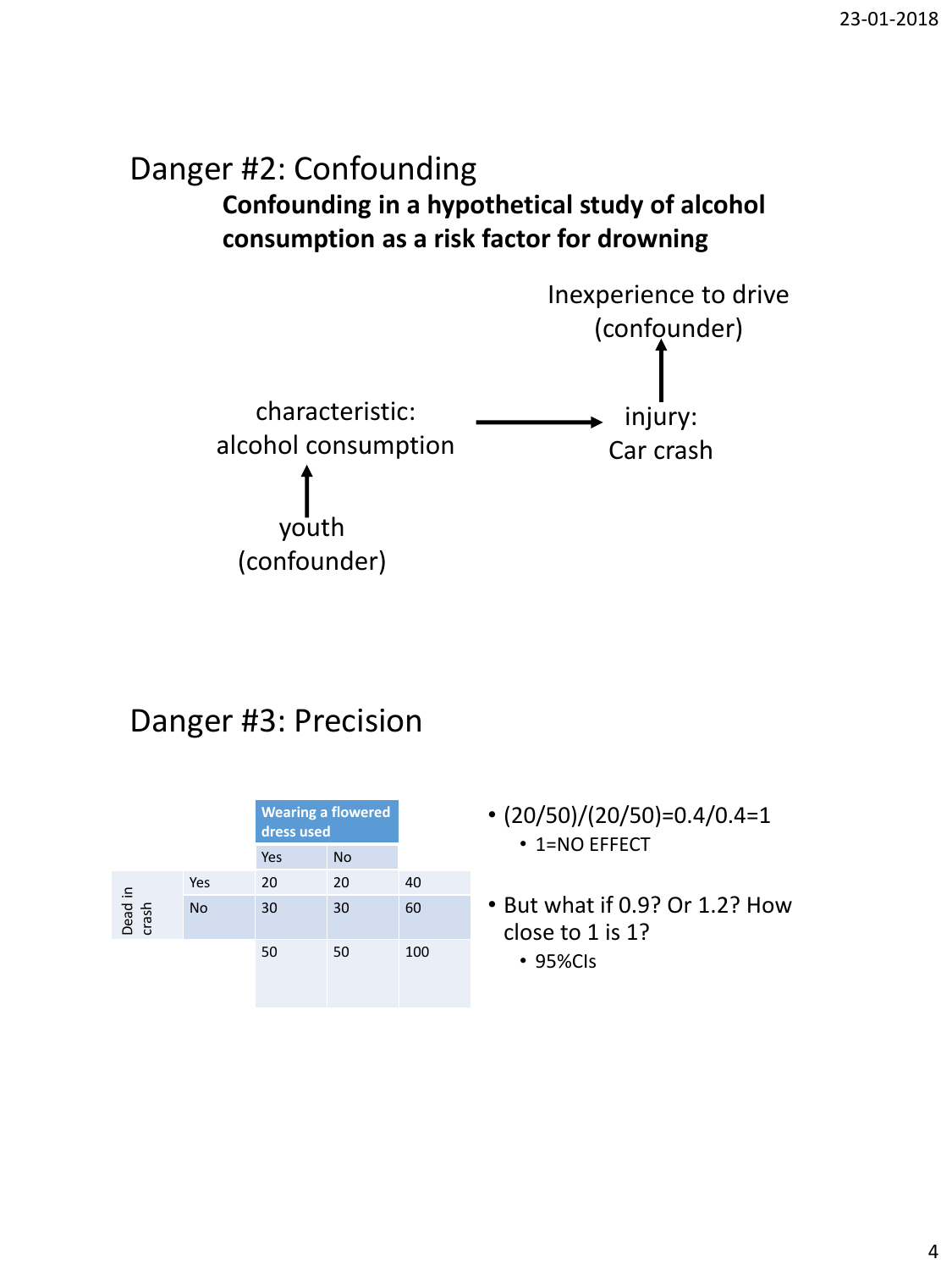#### Step #2: Integrating studies

• Review papers: a collection of papers and we describe their methods and findings highlighting commonalities and differences

• Systematic reviews: same as above but we impose stricter criteria both in gathering of studies as well as in methods (e.g., Cochrane reviews)

• Meta-analysis: same as above but homogeneity of studies is such that we can conduct new study integrating data from others

### Where to look for effectiveness information?



Table O.0.1: Overview of the number of studies, number of results and statistical weights for studies of the effects of general purpose policy instruments on traffic safety.

| Measure                                                                   | Number of<br>studies | Number of<br>results | Statistical<br>weights |
|---------------------------------------------------------------------------|----------------------|----------------------|------------------------|
| O.1 Organisational measures                                               | 7                    | 7                    | $\Omega$               |
| O.2 Information for decision makers                                       | 11                   | 11                   | $\Omega$               |
| O.3 Quantified road safety targets and targeted road<br>safety programmes |                      | 35                   | 71.716                 |
| O.4 Safe community programmes                                             | 7                    | 20                   | 28.119                 |
| O.5 Exposure control                                                      | 11                   | 76                   | 700.800                |
| O.6 Urban and regional planning                                           | 12                   | 50                   | 1,680                  |
| O.7 Road plans and road construction                                      | 10                   | 16                   | o                      |
| O.8 Road safety audits                                                    | 4                    | 4                    | $\Omega$               |
| O.9 Motor vehicle taxation                                                | 3                    | 24                   | o                      |
| O.10 Road pricing                                                         | 9                    | 9                    | $\Omega$               |
| O.11 Changes in the modal split of travel                                 |                      | 66                   | 85,183                 |
| O.12 Road traffic legislation                                             |                      | 9                    | 8.711                  |
| O.13 Regulating commercial transport                                      | 6                    | 18                   | 186,468                |
| O 14 Provision of medical services                                        | 31                   | 70                   | 813                    |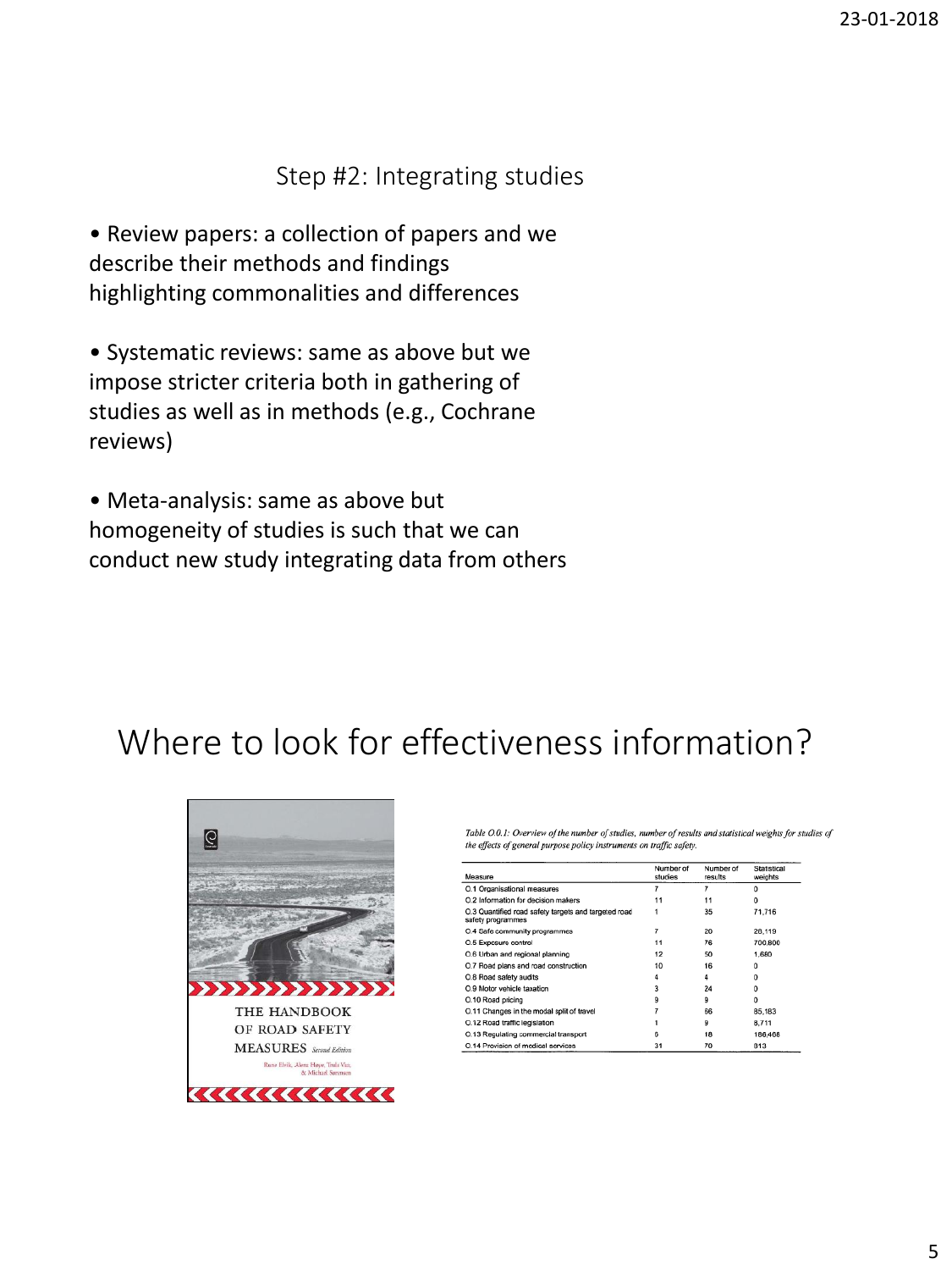

- Alcohol- and Drug-Impaired Driving;
- Seat Belts and Child Restraints;
- Speeding and Speed Management;
- · Distracted and Drowsy Driving;
- Motorcycle Safety;
- ۰ Young Drivers;
- Older Drivers;
- · Pedestrians; and
- · Bicycles.
- 

#### Effectiveness:

- $\bigstar\bigstar\bigstar\bigstar\bigstar$  Demonstrated to be effective by several high-quality evaluations with consistent results
- $\bigstar\bigstar\bigstar\bigstar$  Demonstrated to be effective in certain situations
- or other sources
- $\bigstar\bigstar$  Effectiveness still undetermined; different methods of implementing this
- countermeasure produce different results
- $\star$  Limited or no high-quality evaluation evidence

Table O.12.1: Potential for reducing the numbers killed and injured in traffic in Norway assuming 100 per cent respect for road traffic legislation. Source: Elvik 1997B

|                                        | Percentage decrease in number<br>(95% confidence interval) |                  |
|----------------------------------------|------------------------------------------------------------|------------------|
| Main group of regulations              | Injured                                                    | Killed           |
| Speed limits                           | $-9(±5)$                                                   | $-15$ ( $\pm$ 8) |
| Use of safety equipment                | $-5(±3)$                                                   | $-14(±8)$        |
| Drink driving regulations              | $-3(±2)$                                                   | $-10(.17)$       |
| Other behaviour regulations in traffic | $-8(±6)$                                                   | $-7(.5)$         |
| Technical requirements for vehicles    | $-1$ ( $\pm$ 1)                                            | $-1$ ( $\pm$ 1)  |
| Driver requirements                    | $-1$ ( $\pm$ 1)                                            | $-1$ ( $\pm$ 1)  |
| Total potential                        | $-27$ ( $\pm$ 18)                                          | $-48$ (±30)      |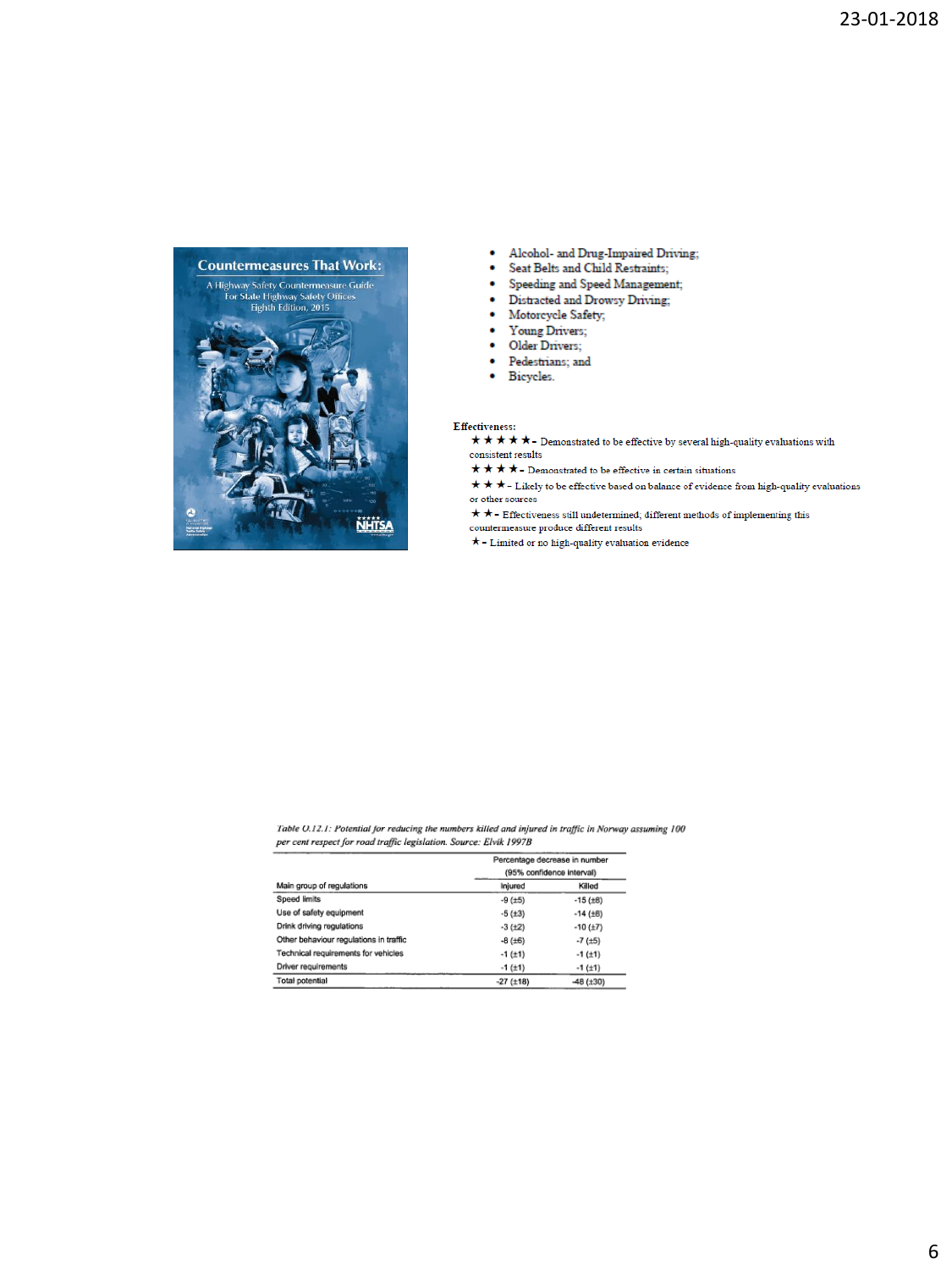## Then, prioritizing interventions….



Table 2.1<br>Save LIVES: six components and 22 Interventions

| Acronym              | Component                                          | <b>Interventions</b>                                                                                                                                                                                                                                             |
|----------------------|----------------------------------------------------|------------------------------------------------------------------------------------------------------------------------------------------------------------------------------------------------------------------------------------------------------------------|
|                      |                                                    | Establish and enforce speed limit laws nationwide, locally and in cities                                                                                                                                                                                         |
| mg                   | <b>Speed</b><br>management                         | Build or modify roads which calm frattic, e.g. roundabouts, road narrowing,<br>speed bumps, chloanes and rumble strips                                                                                                                                           |
|                      |                                                    | Require car makers to install new fechnologies, such as intelligent speed<br>adaptation, to help drivers keep to speed limits                                                                                                                                    |
|                      | Leadership on<br>road safety                       | Create an agency to spearhead road safety                                                                                                                                                                                                                        |
|                      |                                                    | Develop and fund a road safety strategy                                                                                                                                                                                                                          |
| $\mathbb{R}^{\circ}$ |                                                    | Evaluate the impact of road safety strategies                                                                                                                                                                                                                    |
|                      |                                                    | Monitor road safety by strengthening data systems                                                                                                                                                                                                                |
|                      |                                                    | Raise awareness and public support fhrough education and campaians                                                                                                                                                                                               |
|                      |                                                    | Provide sale intrastructure for all road users including sidewalks, sale crossings.<br>refuges, overpasses and underpasses                                                                                                                                       |
|                      |                                                    | Put in place bloycle and motorcycle lanes                                                                                                                                                                                                                        |
|                      | Infrastructure<br>design and<br><i>improvement</i> | Make the sides of roads safer by using clear zones, collapsible structures or<br><b>barriers</b>                                                                                                                                                                 |
|                      |                                                    | <b>Design safer Intersections</b>                                                                                                                                                                                                                                |
|                      |                                                    | Separate access roads from through-roads                                                                                                                                                                                                                         |
|                      |                                                    | Prioritize people by putting in place vehicle-free zones                                                                                                                                                                                                         |
|                      |                                                    | Restrict fraffic and speed in residential, commercial and school zones                                                                                                                                                                                           |
|                      |                                                    | Provide belter, safer routes for public transport                                                                                                                                                                                                                |
|                      | <b>Vehicle safety</b><br>standards                 | Establish and enforce motor vehicle safety standard requigitons related to:<br>· electronic stability control:<br>segt-belts:<br>· seat-belt anchorages:<br>· pedestrian protection: and<br>· trontal impact;<br>· ISOFIX child restraint points<br>side impact: |
|                      |                                                    | Establish and enforce regulations on motorcycle anti-lock braking and daytime<br>running lights                                                                                                                                                                  |
| $\frac{a}{b}$        | <b>Enforcement of</b><br>traffic laws              | Establish and enforce laws at national, local and city levels on:<br>· seat-belts and<br>· drinking and driving:<br>· motorcycle helmets:<br>· child restroints                                                                                                  |
| ô                    | Survival after<br>a crash                          | Develop organized and integrated prehospital and facility-based emergency care<br>systems                                                                                                                                                                        |
|                      |                                                    | Train those who respond to crashes in basic emergency care                                                                                                                                                                                                       |
|                      |                                                    | Promote community first responder training                                                                                                                                                                                                                       |
|                      |                                                    |                                                                                                                                                                                                                                                                  |

# So, back to study designs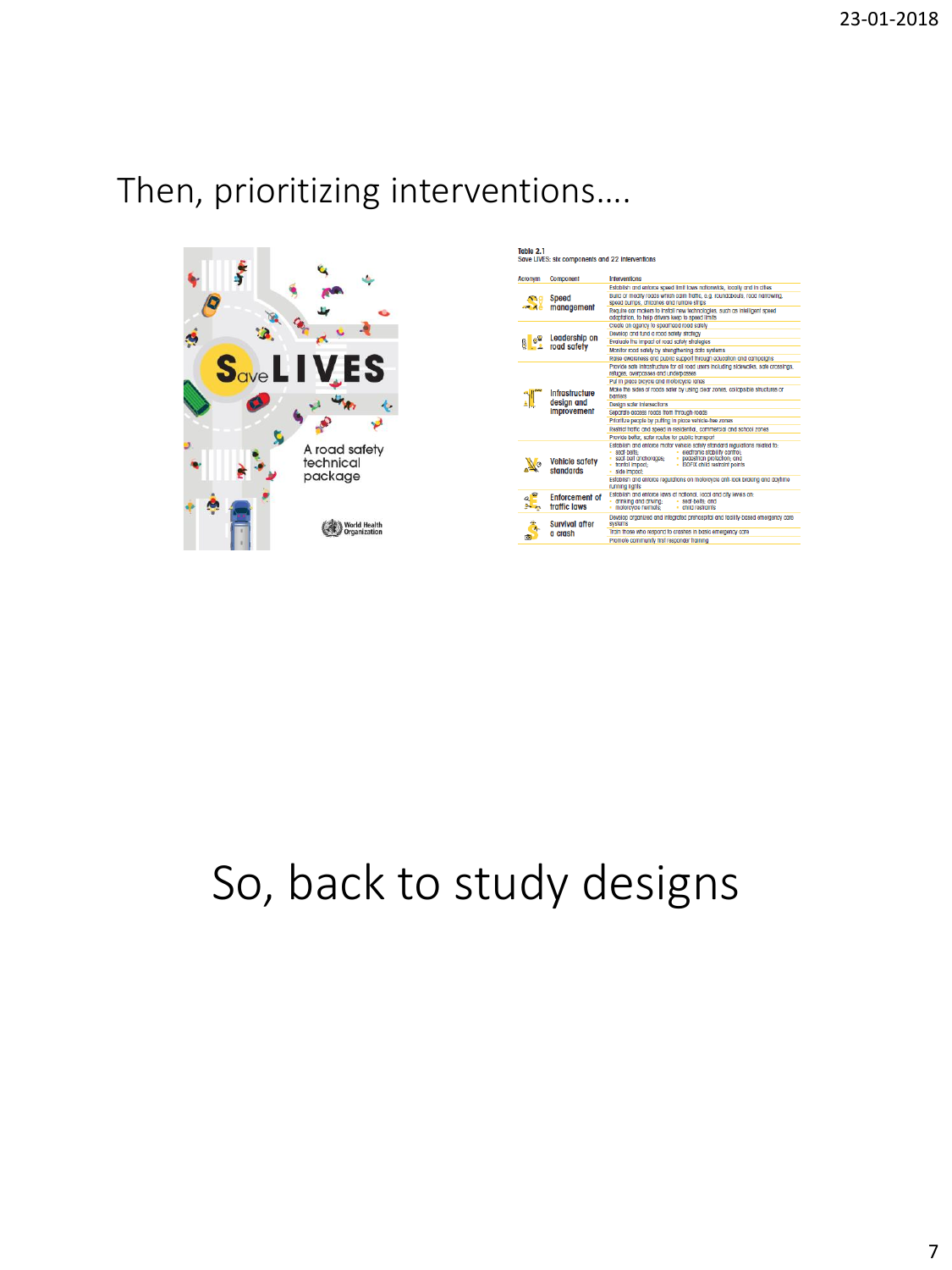### Things to consider

- (Define outome and exposure)
- Who/what and how is selected: (internal and external validity issues –bias and randomness)
- Who assigns exposure: (experimental vs. Epidemiological confounding)
- What is the timing of things: from case to exposure or from exposure to case. From now onwards or from the past till present

#### (Randomized controlled) trials

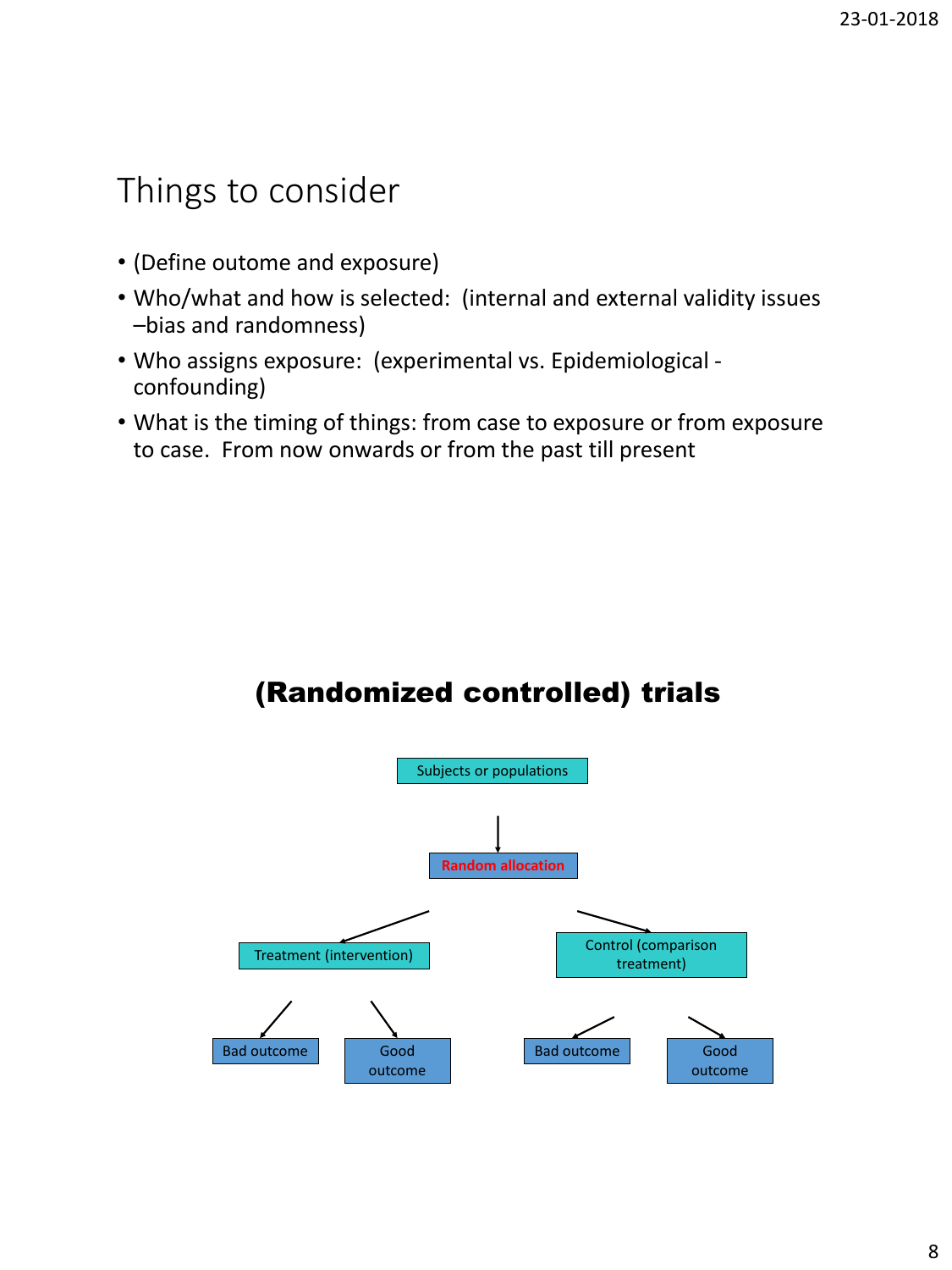

- Researcher:
	- Select total N (healthy) and characteristics
	- Selects exposure
- Sequence: Nothing->exposure- >outcome
- Measure RR, possibly (if randomness is accounted for) 95%CI

#### Quasi-experimental studies

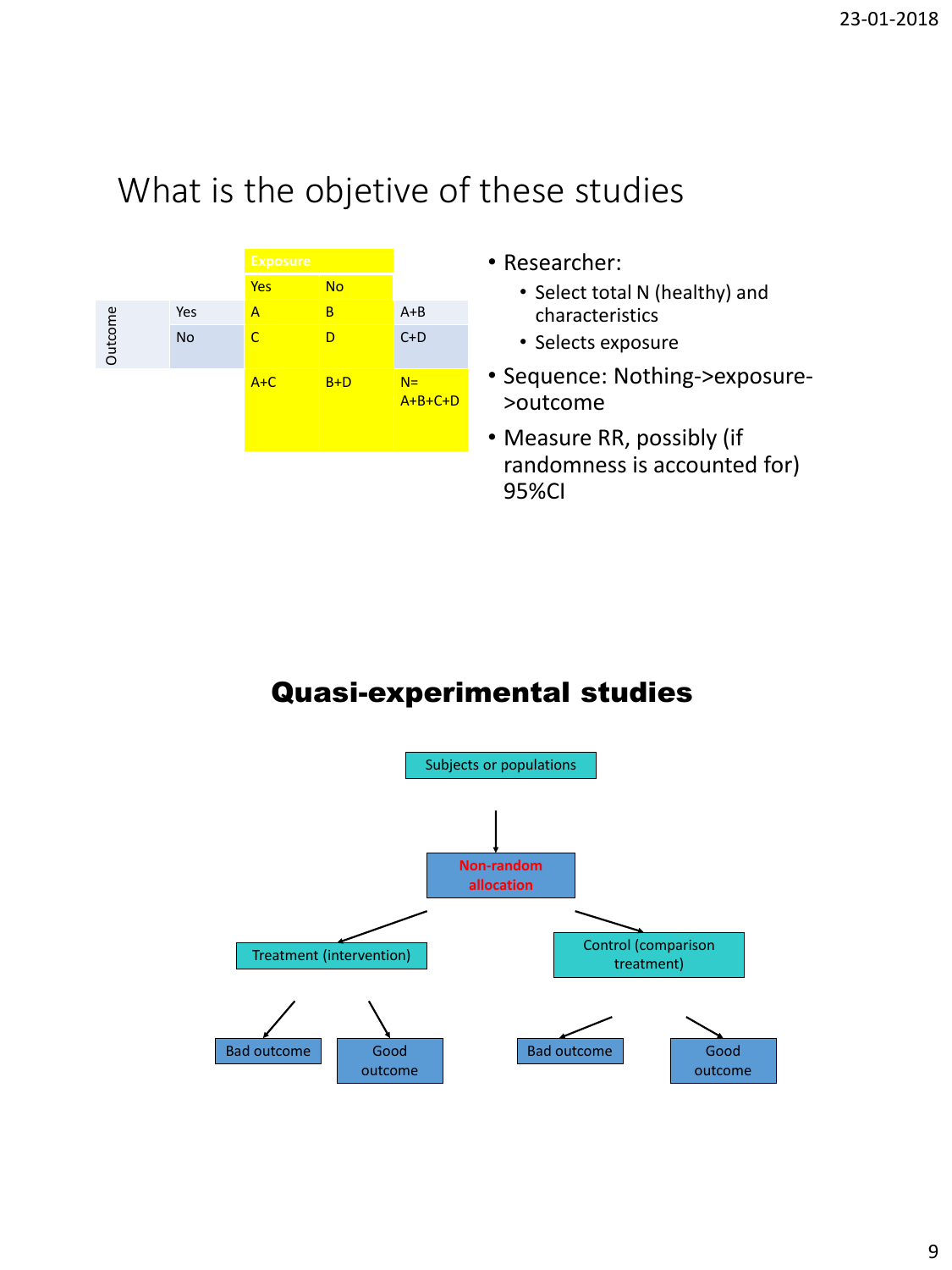

- Researcher:
	- Select total N (healthy) and characteristics
- Somebody else selects exposure
- Sequence: Nothing->exposure- >outcome
- Measure RR (weaker), possibly (if randomness is accounted for) 95%CI

### Longitudinal studies

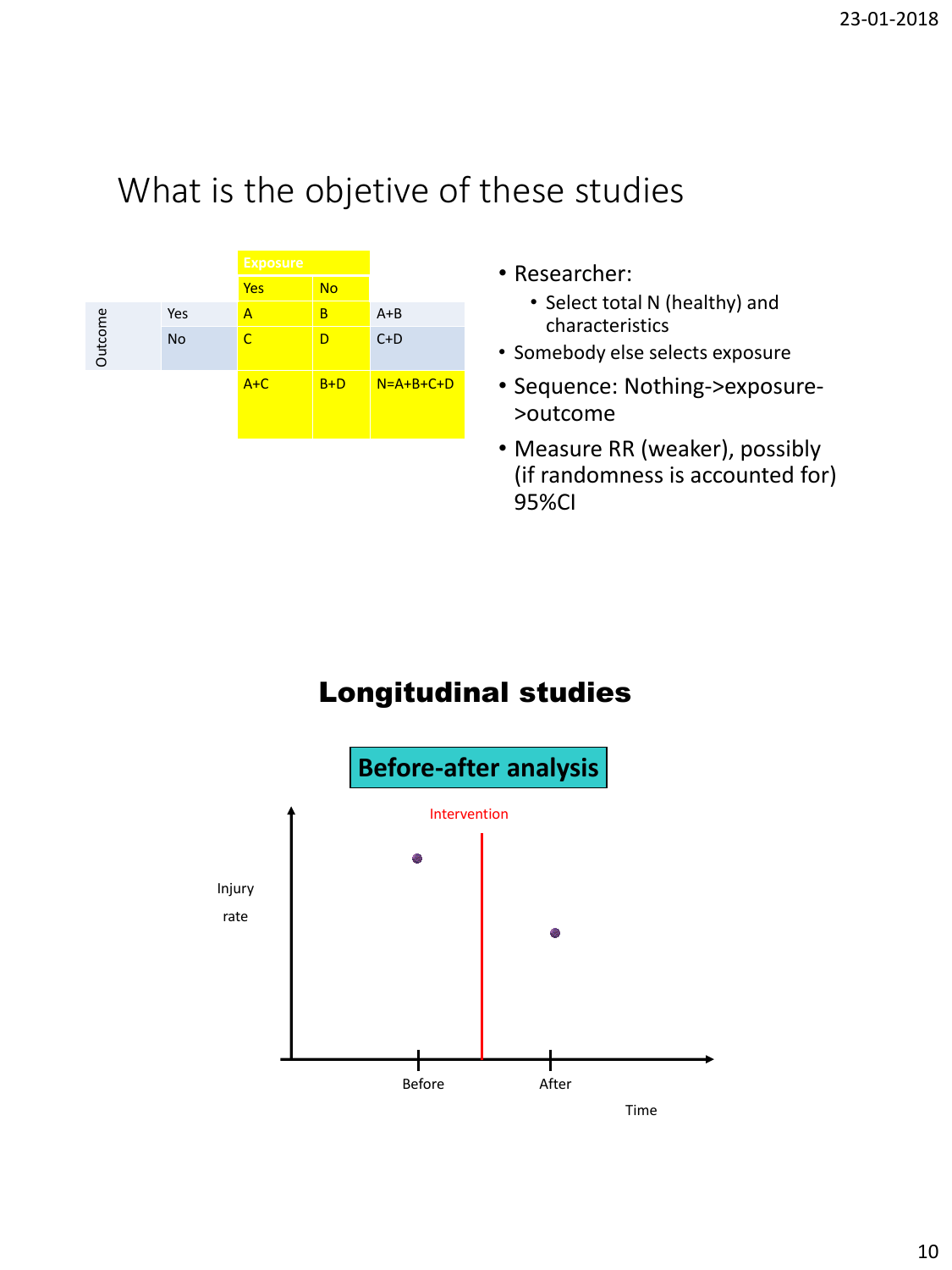### Longitudinal studies



#### Cohort studies

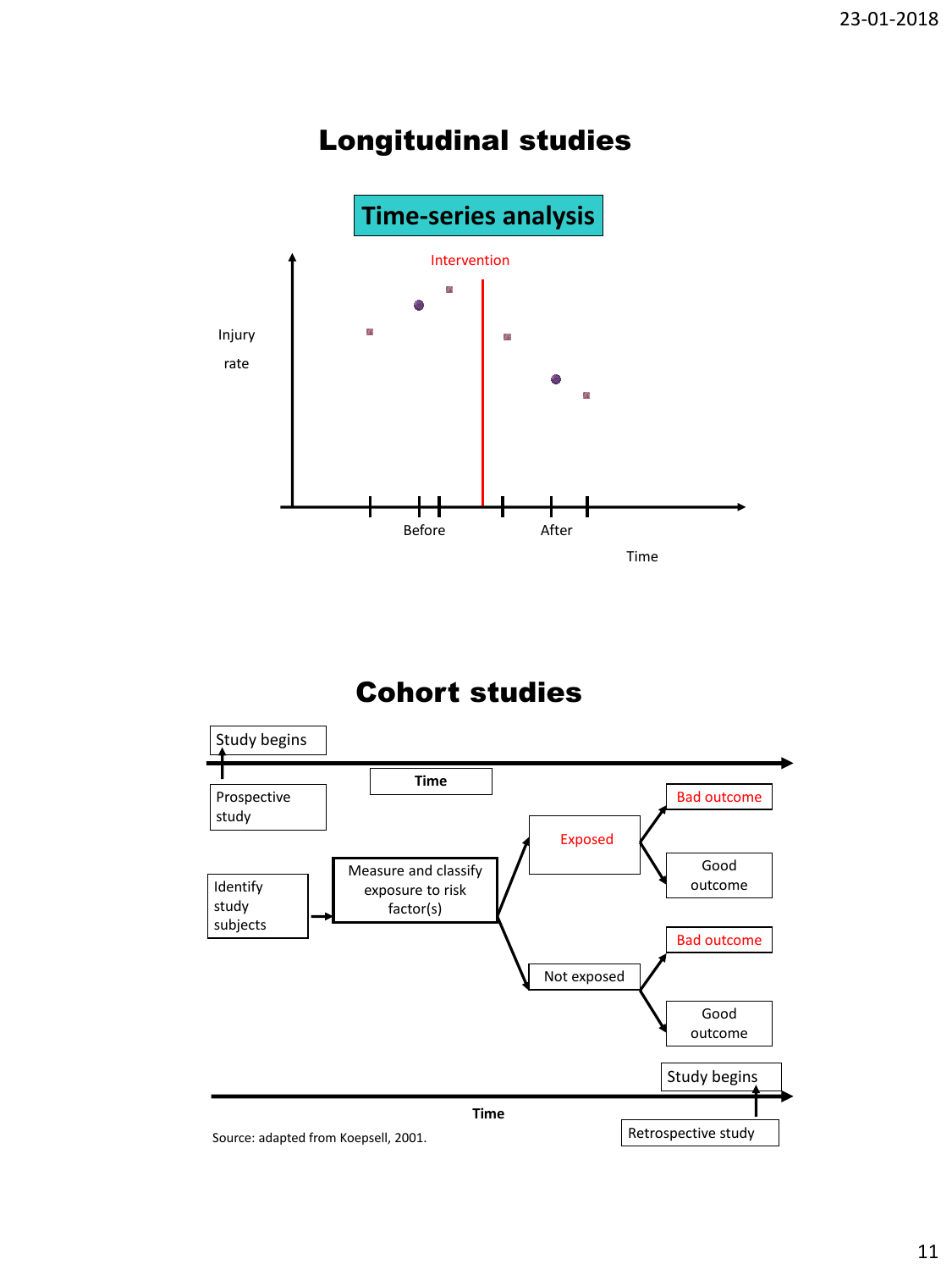

- Researcher:
	- Select total N (healthy) and characteristics
- Subjects elect exposure
- Sequence: Nothing->exposure- >outcome
- Measure RR (weaker), possibly (if randomness is accounted for) 95%CI

#### Case-control studies



Source: adapted from Koepsell, 2001.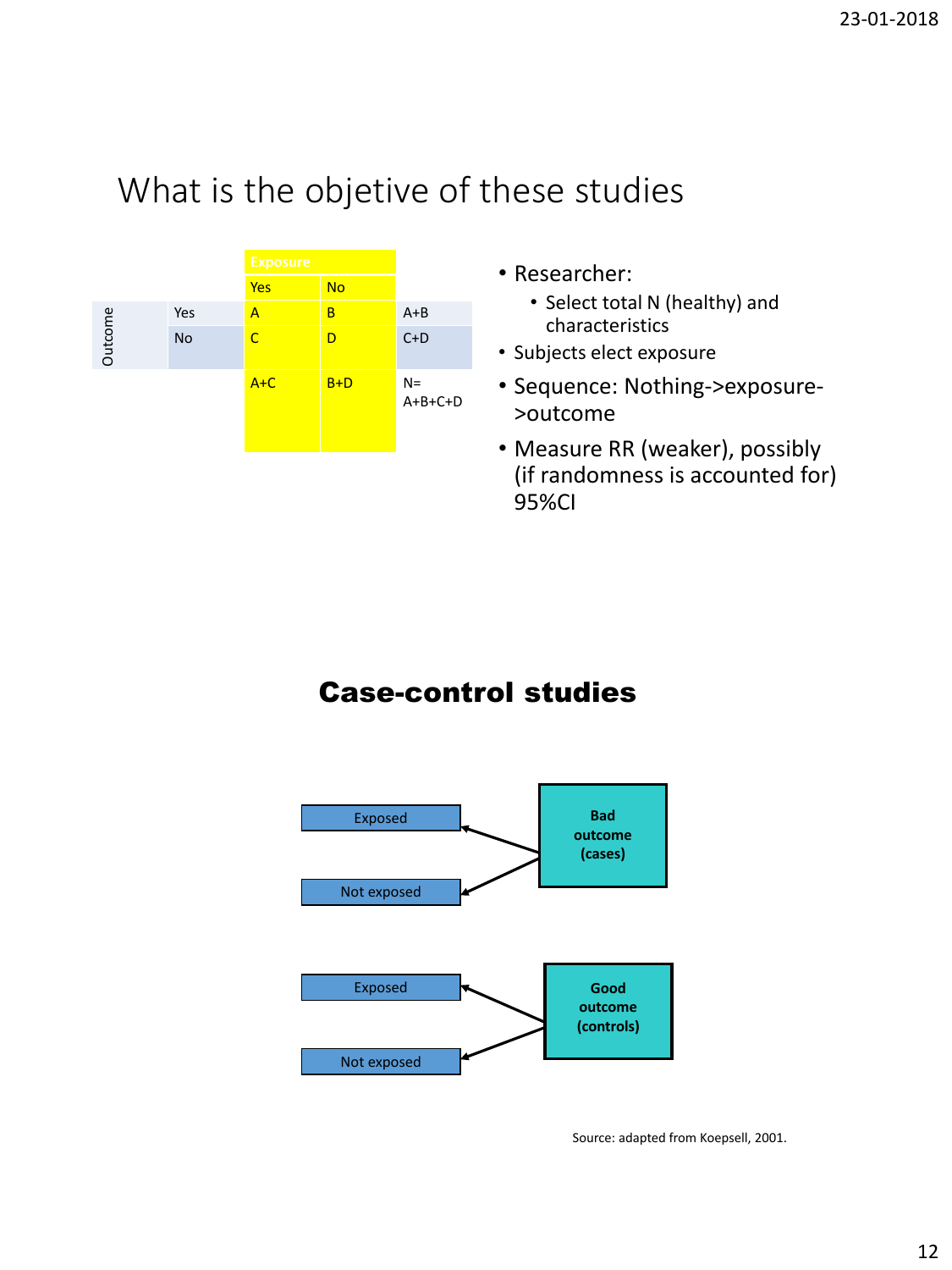

- Researcher:
	- Select A+B sick and C+B health
- Subjects Selected exposure
- Sequence: Injury->exposure
- Measure OR, possibly (if randomness is accounted for) 95%CI

Remember the 1943 BMJ by Lawrence of Arabia's physician?

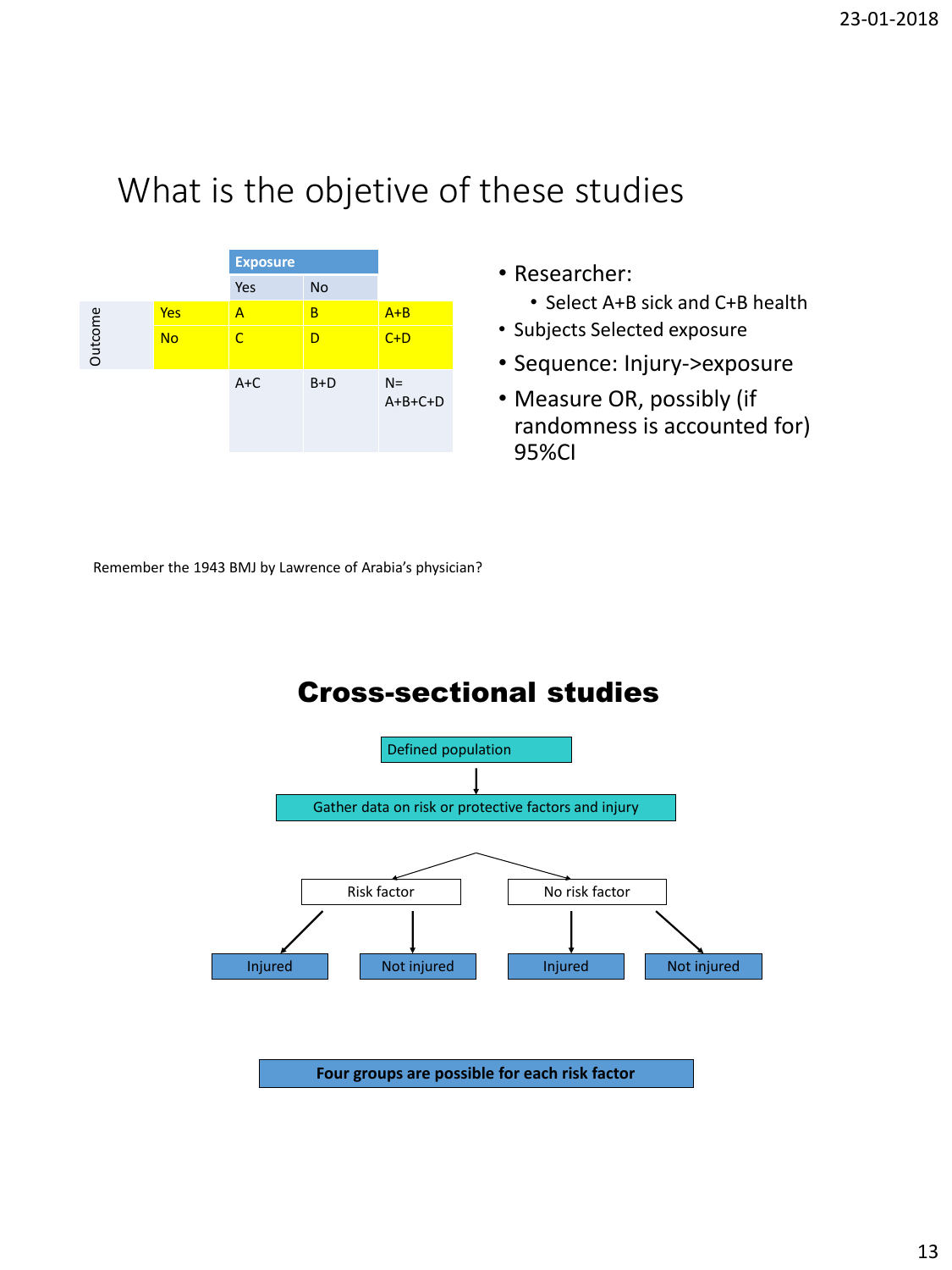

- Researcher:
	- Selects N
- Others selected exposure
- No Sequence: all measured at once
- Measure OR (VERY WEAK), possibly (if randomness is accounted for) 95%CI

#### Descriptive epidemiological studies

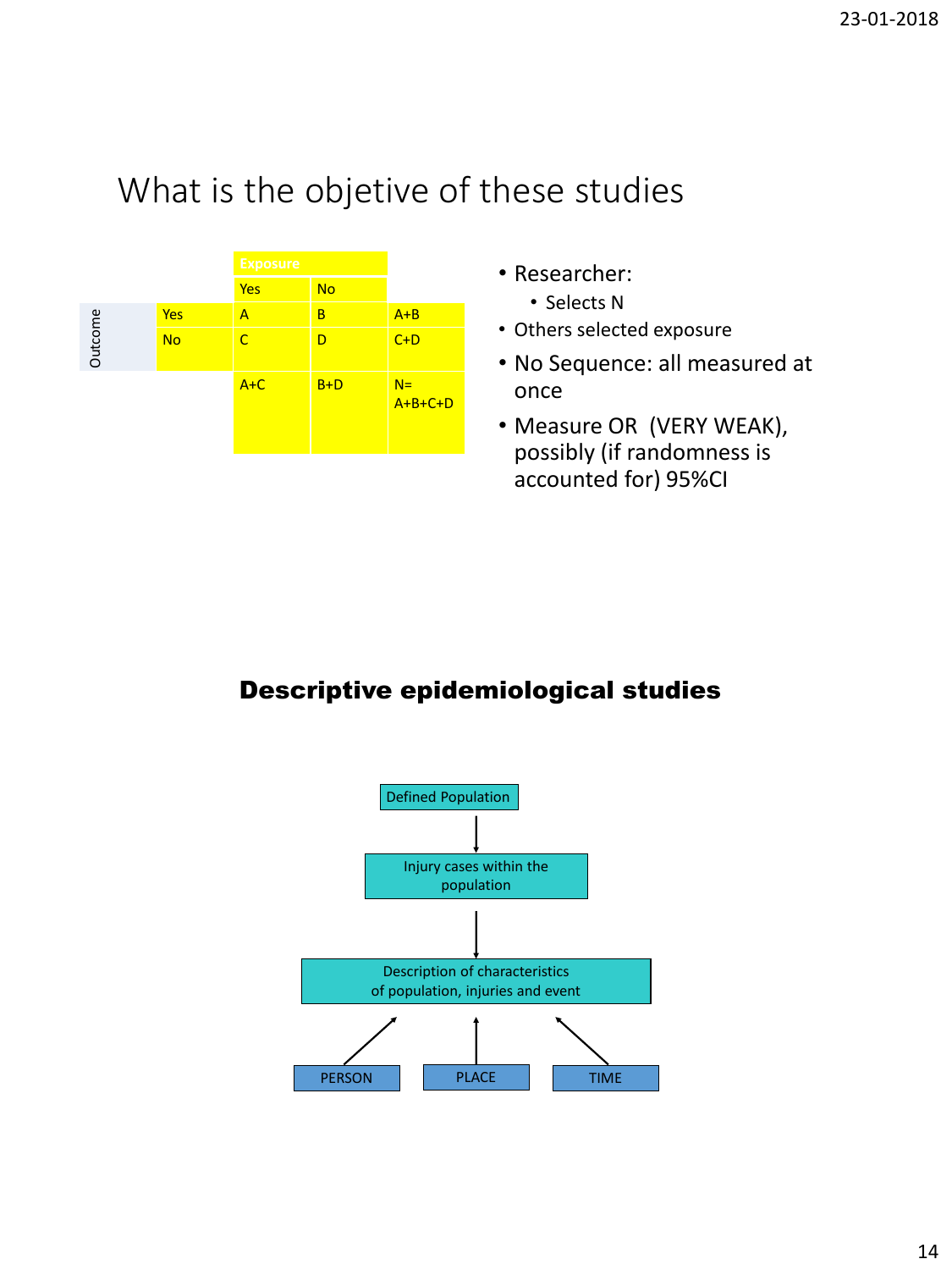#### Choosing a research design

Questions to ask:

- Description or hypothesis testing?
- Can researcher determine exposure?
- How much time do I have for the study?
- What other resources do I have?

#### Summary

#### Purpose: • response to problems • identification of best practice • evaluation of effectiveness and cost-effectiveness Process:

- identify research question (review literature)
- choose appropriate study design: dependant on type of question asked

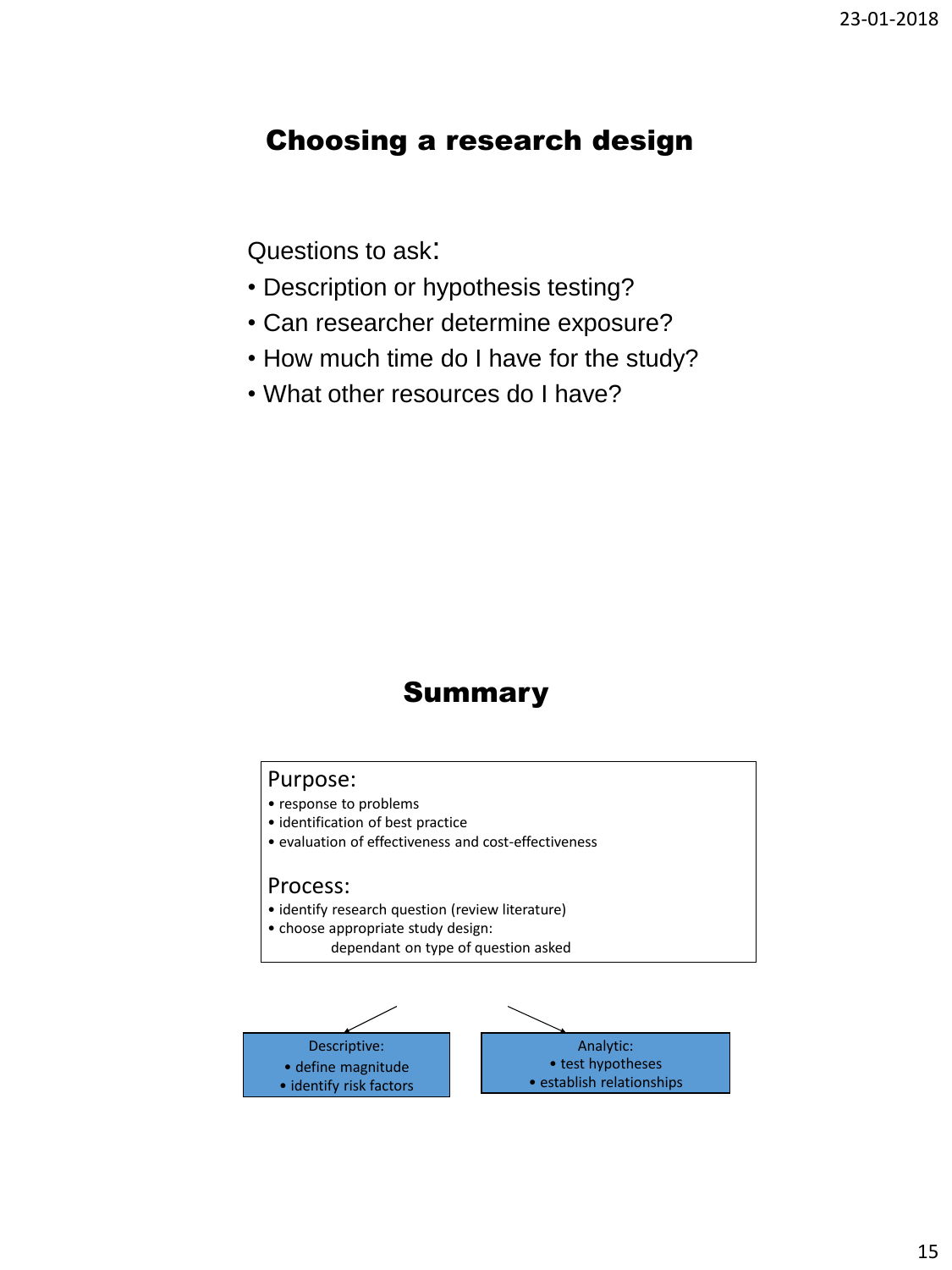



#### 1.1 State Primary Enforcement Seat Belt Use Laws